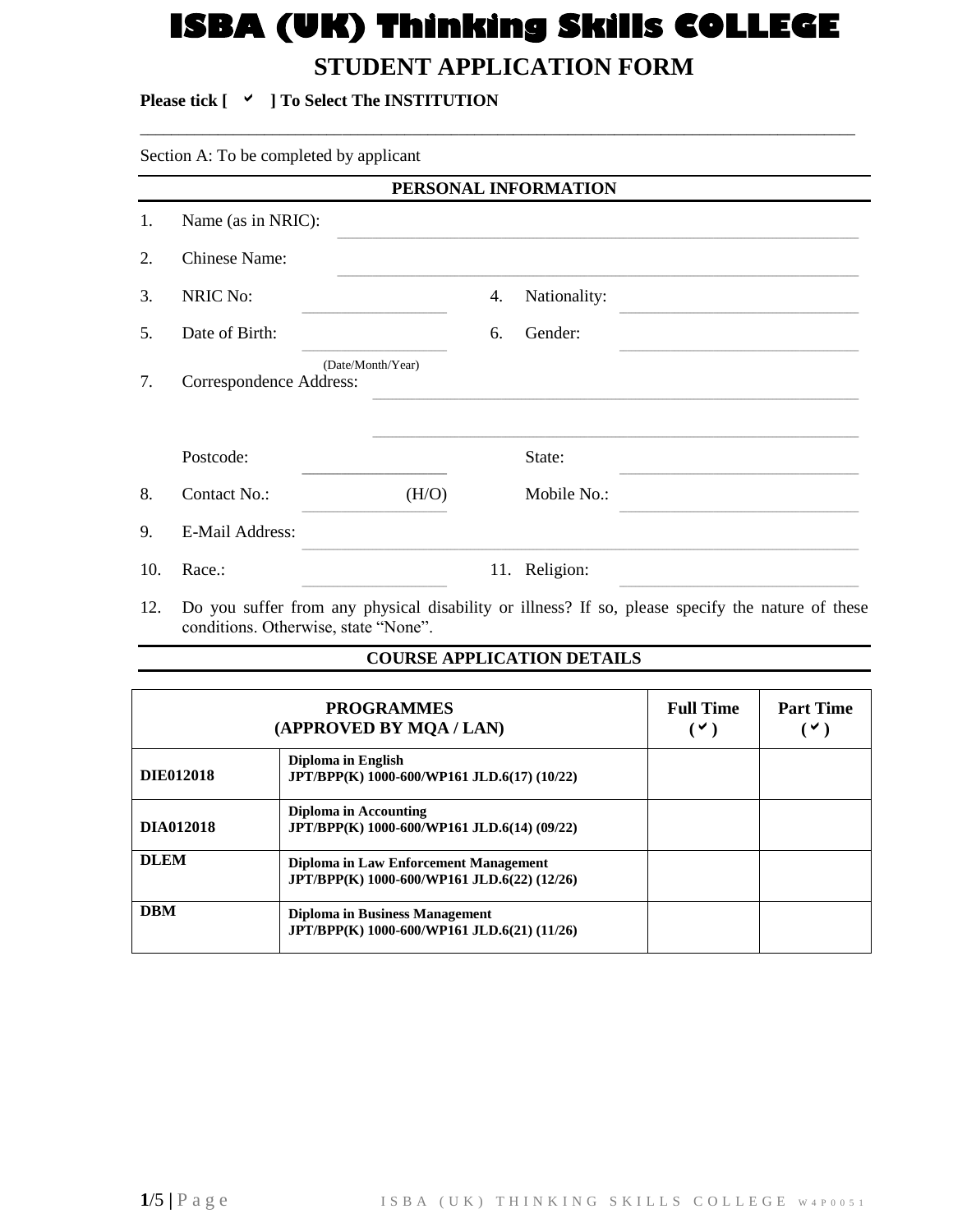## **ACADEMIC QUALIFICATION**

### 1. **Last School / Institution Attended**

- a) Name of School / Institution:
- b) Address of School / Institution:

## 2. **Qualification**

a) SPM / Others:

(Please specify)

\_\_\_\_\_\_\_\_\_\_\_\_\_\_\_\_\_\_\_\_\_\_\_\_\_\_\_\_\_\_\_\_\_\_\_\_\_\_\_\_\_\_\_\_\_\_\_\_\_\_\_\_\_\_\_\_\_\_\_\_\_\_\_\_\_\_\_\_\_\_\_\_\_\_\_\_\_\_\_\_\_\_\_\_\_

\_\_\_\_\_\_\_\_\_\_\_\_\_\_\_\_\_\_\_\_\_\_\_\_\_\_\_\_\_\_\_\_\_\_\_\_\_\_\_\_\_\_\_\_\_\_\_\_\_\_\_\_\_\_\_\_\_\_\_\_\_\_\_\_\_\_\_\_\_\_\_\_\_\_\_\_\_\_\_\_\_\_\_\_\_\_\_\_\_\_\_\_\_\_\_\_\_\_\_\_\_\_\_\_\_\_\_\_\_\_\_\_\_\_\_\_\_\_\_

\_\_\_\_\_\_\_\_\_\_\_\_\_\_\_\_\_\_\_\_\_\_\_\_\_\_\_\_\_\_\_\_\_\_\_\_\_\_\_\_\_\_\_\_\_\_\_\_\_\_\_\_\_\_\_\_\_\_\_\_\_\_\_\_\_\_\_\_\_\_\_\_\_\_\_\_\_\_\_\_\_\_\_\_\_\_\_\_\_\_\_\_\_\_\_\_\_\_\_\_\_

\_\_\_\_\_\_\_\_\_\_\_\_\_\_\_\_\_\_\_\_\_\_\_\_\_\_\_\_\_\_\_\_\_\_\_\_\_\_\_\_\_\_\_\_\_\_\_\_\_\_\_\_\_\_\_\_\_\_\_\_\_\_\_\_\_\_\_\_\_\_\_\_\_\_\_\_\_\_\_\_\_\_\_\_\_\_\_\_\_\_\_\_\_\_\_\_\_\_\_\_\_

\_\_\_\_\_\_\_\_\_\_\_\_\_\_\_\_\_\_\_\_\_\_\_\_\_\_\_\_\_\_\_\_\_\_\_\_\_\_\_\_\_\_\_\_\_\_\_\_\_\_\_\_\_\_\_\_\_\_\_\_\_\_\_\_\_\_\_\_\_\_\_\_\_\_\_\_\_\_\_\_\_\_\_\_\_\_\_\_\_\_\_\_\_\_\_\_\_\_\_\_\_

| N <sub>O</sub> | <b>SUBJECT</b> | <b>GRADE</b> |
|----------------|----------------|--------------|
|                |                |              |
|                |                |              |
|                |                |              |
|                |                |              |
|                |                |              |
|                |                |              |
|                |                |              |

b) STPM / A-Levels / SAM / CPU / Others:

| N <sub>O</sub> | <b>SUBJECT</b> | <b>GRADE</b> |
|----------------|----------------|--------------|
|                |                |              |
|                |                |              |
|                |                |              |
|                |                |              |
|                |                |              |
|                |                |              |
|                |                |              |

### c) Other Qualification:

| Name of Institution |  |
|---------------------|--|
| Level of Study      |  |
| Name of Award       |  |
| CGPA/Grade          |  |

## 3. **English Language Proficiency**: (Please fill in your grade)

| <b>IELTS</b>                 |  |
|------------------------------|--|
| <b>TOEFL</b>                 |  |
| <b>ENGLISH 119 / O-LEVEL</b> |  |
| <b>MUET</b>                  |  |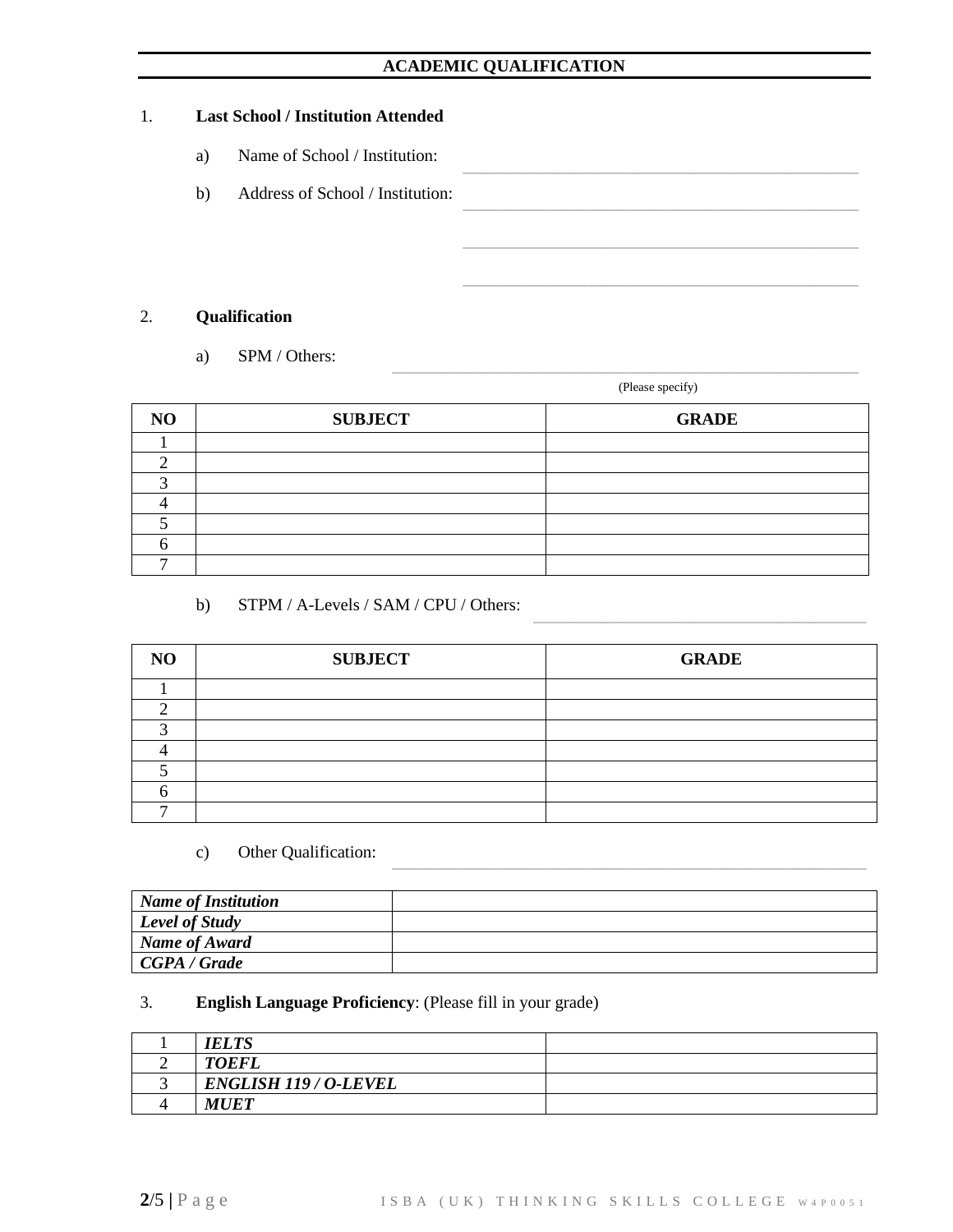## **CO-CURRICULUM ACTIVITIES**

- 1. Sports:
- 2. Uniform:
- 3. Clubs / Societies:

## PARTICULARS OF PARENT / GUARDIAN

| 1.  | Name (as in NRIC):      |                   |    |                     |
|-----|-------------------------|-------------------|----|---------------------|
| 2.  | <b>Chinese Name:</b>    |                   |    | (Parent / Guardian) |
| 3.  | <b>NRIC No:</b>         |                   | 4. | Nationality:        |
| 5.  | Date of Birth:          |                   | 6. | Gender:             |
| 7.  | Correspondence Address: | (Date/Month/Year) |    |                     |
|     | Postcode:               |                   |    | State:              |
| 8.  | Relationship:           |                   | 9. | Occupation:         |
| 10. | Contact No.:            | (H/O)             |    | Mobile No.:         |
| 11. | <b>E-Mail Address:</b>  |                   |    |                     |
| 12. | Race.:                  |                   |    | 13. Religion:       |
|     |                         |                   |    |                     |

## DECLARATION BY APPLICANT

I declare that the above information provided by me in connection with this application is true and correct. I understand that ISBA (UK) COLLEGE reserves the right to withdraw the offer of admission or ask me to leave the COLLEGE at any time if such information is found to be false or incorrect.

Name of Applicant

Signature of Applicant

Date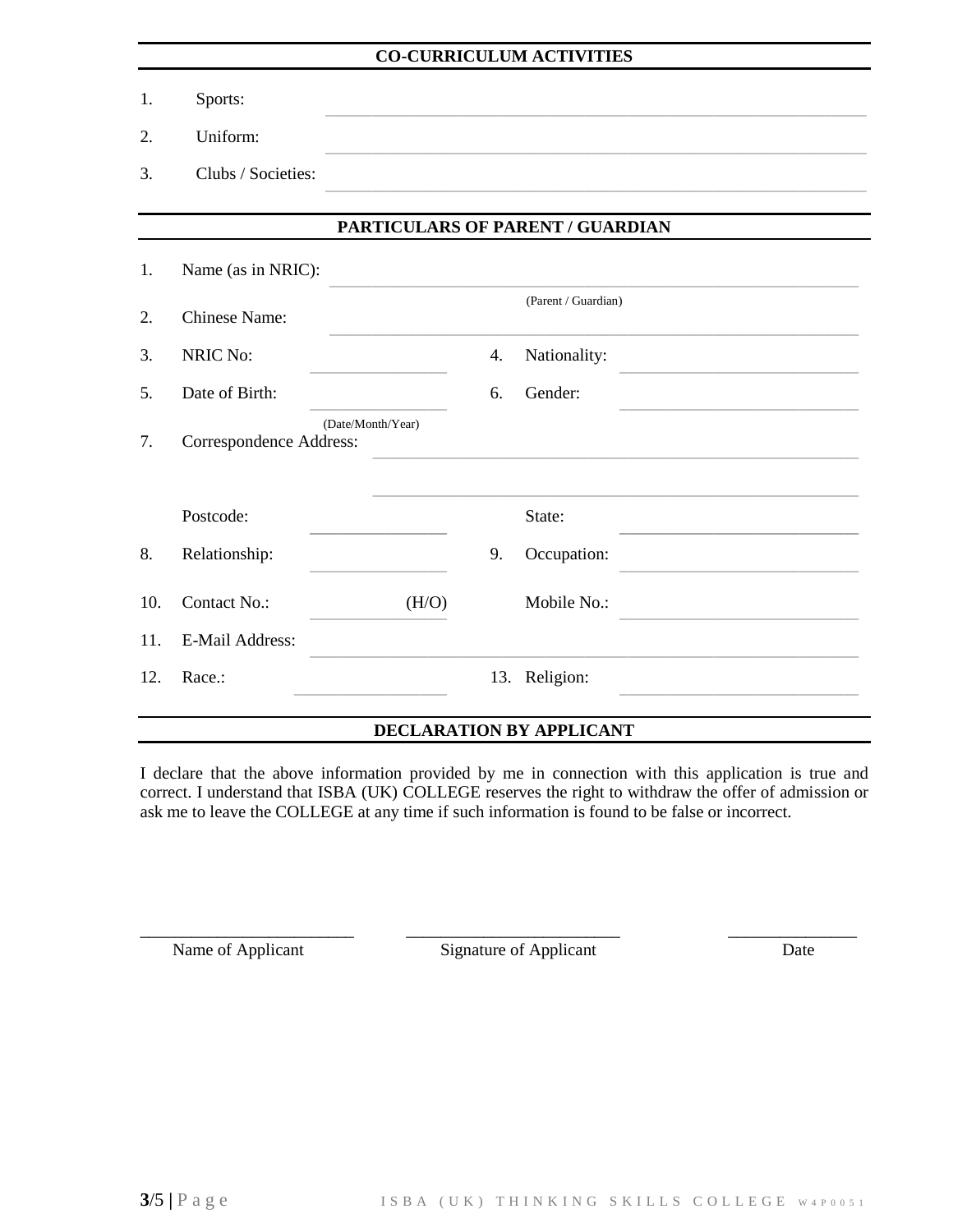## EMERGENCY CONTACT

|    | In case of emergency, the person to contact: |                       |                     |  |
|----|----------------------------------------------|-----------------------|---------------------|--|
| 1. | Name of Parent / Guardian:                   |                       |                     |  |
| 2. | Correspondence Address:                      |                       | (Parent / Guardian) |  |
| 3. | Relationship:                                |                       |                     |  |
| 4. | Contact No.:                                 | (H/O)                 | Mobile No.:         |  |
| 5. | <b>E-Mail Address:</b>                       |                       |                     |  |
|    | In case of emergency, the person to contact: |                       |                     |  |
| 1. | Name of Parent / Guardian:                   |                       |                     |  |
| 2. | Correspondence Address:                      |                       | (Parent / Guardian) |  |
| 3. | Relationship:                                |                       |                     |  |
| 4. | Contact No.:                                 | (H/O)                 | Mobile No.:         |  |
| 5. | <b>E-Mail Address:</b>                       |                       |                     |  |
|    |                                              | <b>OTHER CONTACTS</b> |                     |  |
|    | In case of emergency, the person to contact: |                       |                     |  |
| 1. | Name:                                        |                       |                     |  |
| 2. | Correspondence Address:                      |                       |                     |  |
| 3. | Relationship:                                |                       |                     |  |
| 4. | Contact No.:                                 | (H/O)                 | Mobile No.:         |  |
| 5. | E-Mail Address:                              |                       |                     |  |